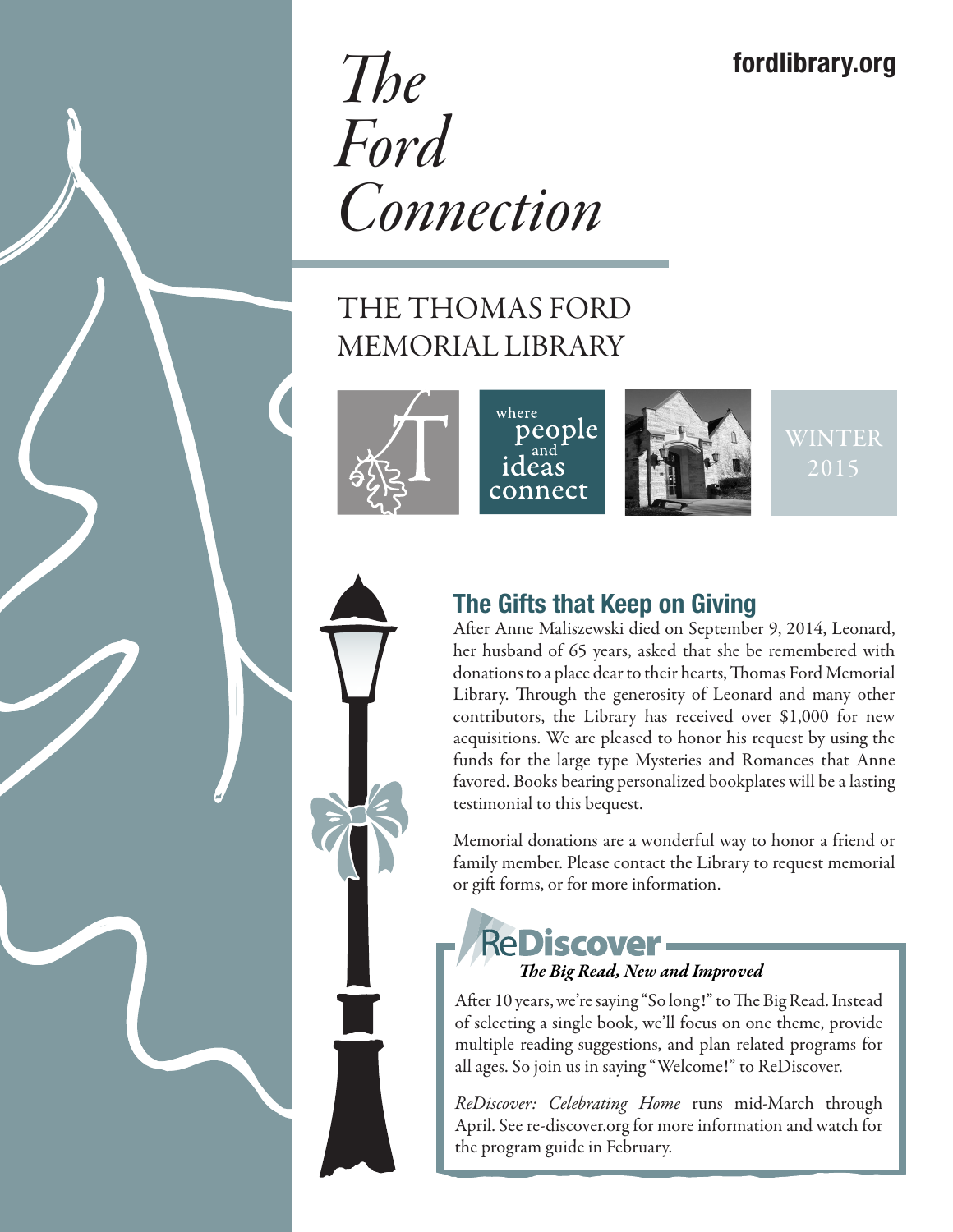# ADUIT

*Registration is required for all programs unless otherwise noted. Register online, in person, or by calling (708) 246-0520.*

#### Tub Teas

Tuesday, January 20, 7 p.m. Soak your winter blahs away! Create your own custom blend of herbs for a sachet to make for a relaxing and fragrant bath.

#### Writing Your Family History

Sunday, January 25, 2 p.m. Long-time resident Kathryn Price of the Western Springs Historical Society will inspire and guide you to writing your own family history. Please bring pencils and a notebook or paper for this introductory seminar.

#### Splendors of Byzantine Art

Tuesday, January 27, 7 p.m. Coinciding with a special exhibition of Byzantine art traveling from Greece to Chicago this winter, art historian Michelle Paluch-Mishur explores the icons, jewelry, and sculpture produced over a thousand years of Byzantine history.

#### Murder, Mayhem, and the Mob Tuesday, February 3, 7 p.m.

Who was Al Capone, and why are we still so fascinated by him and his ilk? Local historian Clarence Goodman presents this Kennedy History Lecture on the true story of Chicago's Beer Wars of the Roaring Twenties. From the beginning of the Volstead Act to the St. Valentine's Day Massacre, join us for this brutal story!

#### Chocolates from Around the World

Tuesday, February 17, 7 p.m. Pastry Chef Rose Deneen will provide a variety of chocolates from countries around the world for tasting and discussion about the chocolate production process. Chef Deneen will then demonstrate two easy chocolate treats to make, using the chocolates sampled. Samples and recipes will be provided.

Using your library is about to get even better.

# NEW LIBRARY CATALOG Coming this Spring!

Members who enjoy using the library catalog to find and order books will have a lot more to like. The Thomas Ford Memorial Library, in connection with other libraries in the SWAN consortium, will switch over to a new software system this April. The catalog will be easier to search and will offer many new features to enhance your library experience. Upcoming newsletters will provide full details.

# **FRIDAY** *at the* FORD

*We open our doors at 7 p.m. for our free concerts sponsored by the Library Friends. No registration. Come early to get a good seat.* 

#### Ten Strings

Friday, January 30, 7:30 p.m. Ten Strings is guitarist Jason Deroche and violinist Sherri Deroche, who will play from a broad repertoire ranging from South American music to compositions by the greatest composer for this unique ensemble, Niccolo Paganini.



*Ten Strings*

#### Tabletop Terrariums

Tuesday, February 24, 7 p.m. Enhance your space this winter with a small spot of green. We will be constructing terrariums to take home. Feel free to bring pretty rocks, shells, or other small items to adorn your creation, and gardening gloves if you prefer.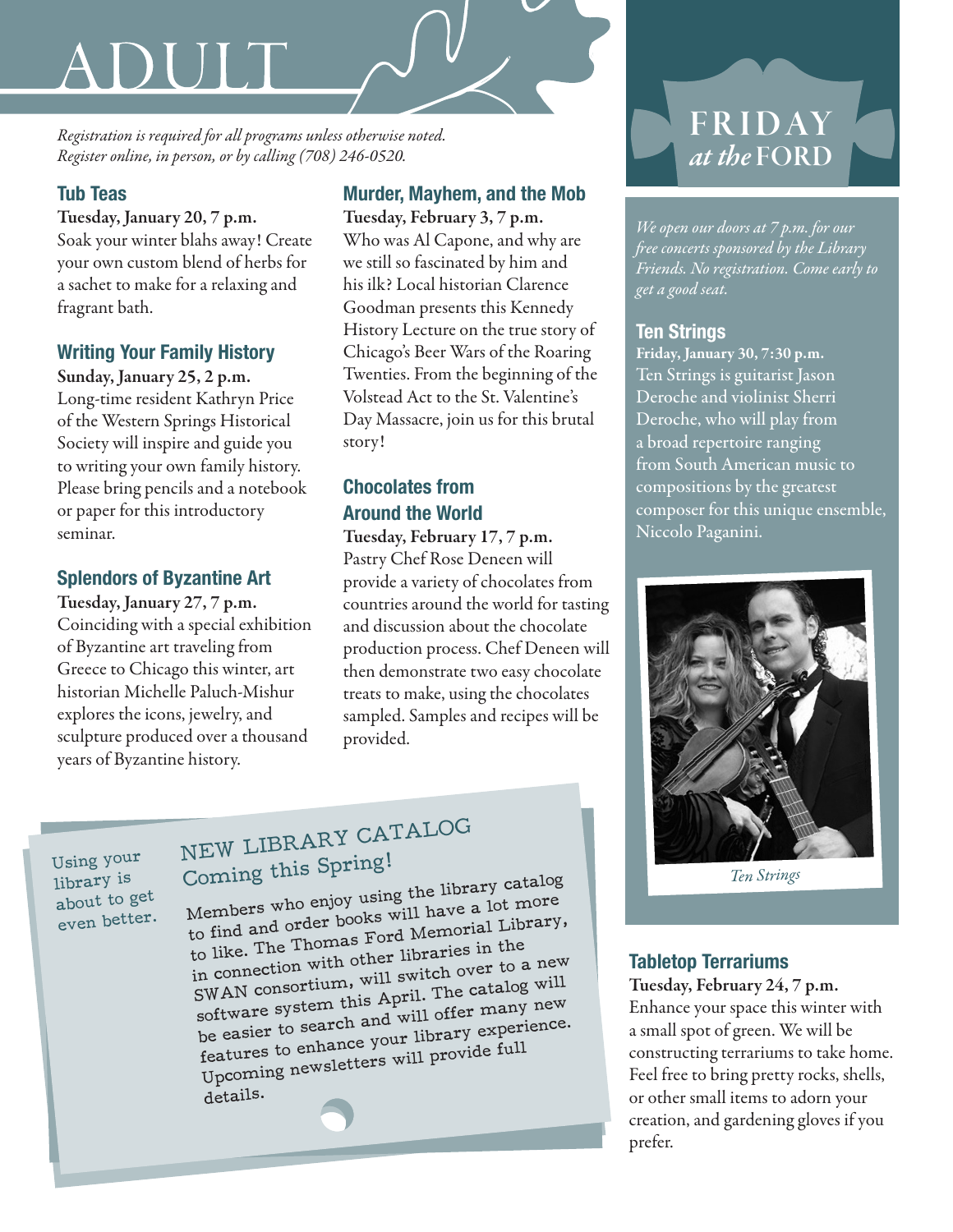# JOIN A GROUP

*These ongoing Library groups are free for all to attend; no registration required.*

#### Knitting Circle

Every other Thursday, 1 p.m. January 8, 22, February 5, 19 Join our knitting circle for knitting, conversation, and light refreshments.

#### Investment Discussion Group

Second Tuesdays, 7:15 p.m. January 13 & February 10 Local amateur investors discuss trends in stocks, bonds, and more.

# Book Clubs

*Library book clubs are open to anyone who enjoys good books! Extra copies of the books are made available at the Library one month before the discussion. Book reviews and other information can be viewed at the Reference Desk.*

#### Book Discussion Group *My Beloved World*

by Sonia Sotomayor Wednesday, February 4, 7:30 p.m. The first Hispanic on the U.S. Supreme Court tells the story of her life before becoming a judge in an inspiring, warm, and surprisingly personal memoir.

#### *So Big* by Edna Ferber

Wednesday, March 4, 7:30 p.m. After spending most of her childhood in Chicago with her widowed gambler father, Selina takes a job at age 19 as a school teacher in rural Illinois, where she finds beauty and builds a satisfying life raising her son. Written by the author who later penned *Cimarron* and *Showboat*, this novel won the 1925 Pulitzer Prize.

#### Western Springs Writers' Society

Third Thursdays, 7 p.m. January 15, February 19 Have a writing itch? The Western Springs Writers' Society welcomes all writers from the community. Whether this is your career or hobby, writers of all levels and genres are invited. Questions in advance? Please contact Marie Gerken at marie@ gerken.org or Jim Swinehart at jswinehart@clausen.com.



#### Thommy Ford's Crime Club *Total Chaos*

by Jean-Claude Izzo Monday, January 12, 7:30 p.m. A detective on the mean streets of Marseilles struggles with crime and corruption in the name of an old friendship. "Noir at its finest: compelling, sophisticated"—*The Times Literary Supplement*

#### Science Fiction Book Club *Roadside Picnic*

by Arkady & Boris Strugatsky Monday, February 9, 7:30 p.m. This Russian novel is the highwater mark of Soviet SF. It takes us to the Zone, an alien landing site full of strange phenomena and incomprehensible objects.



*We open the doors at 6:45 p.m. for these after-hours film discussions. They are drop-in events; no registration necessary.*

#### The Lunchbox

Friday, January 9, 7 p.m. A mistaken delivery in Mumbai's famously efficient lunchbox delivery system connects a young housewife to an older man as they build a fantasy world together through notes in the lunchbox.

#### Waking Sleeping Beauty

Friday, January 23, 7 p.m. The art of modern animation is brought to life by a perfect storm of art, business, and circumstance in this true story of how Disney regained its magic with a staggering output of hits over a 10-year period.



Good Ol' Freda Friday, February 6, 7 p.m. A documentary in which Freda Kelly looks back at her career as lifelong secretary for The Beatles.

#### Gimme Shelter

Friday, February 20, 7 p.m. A pregnant teenager flees her abusive mother in search of her father, only to be rejected by her dad and forced to survive on the streets until a compassionate stranger offers a hopeful alternative.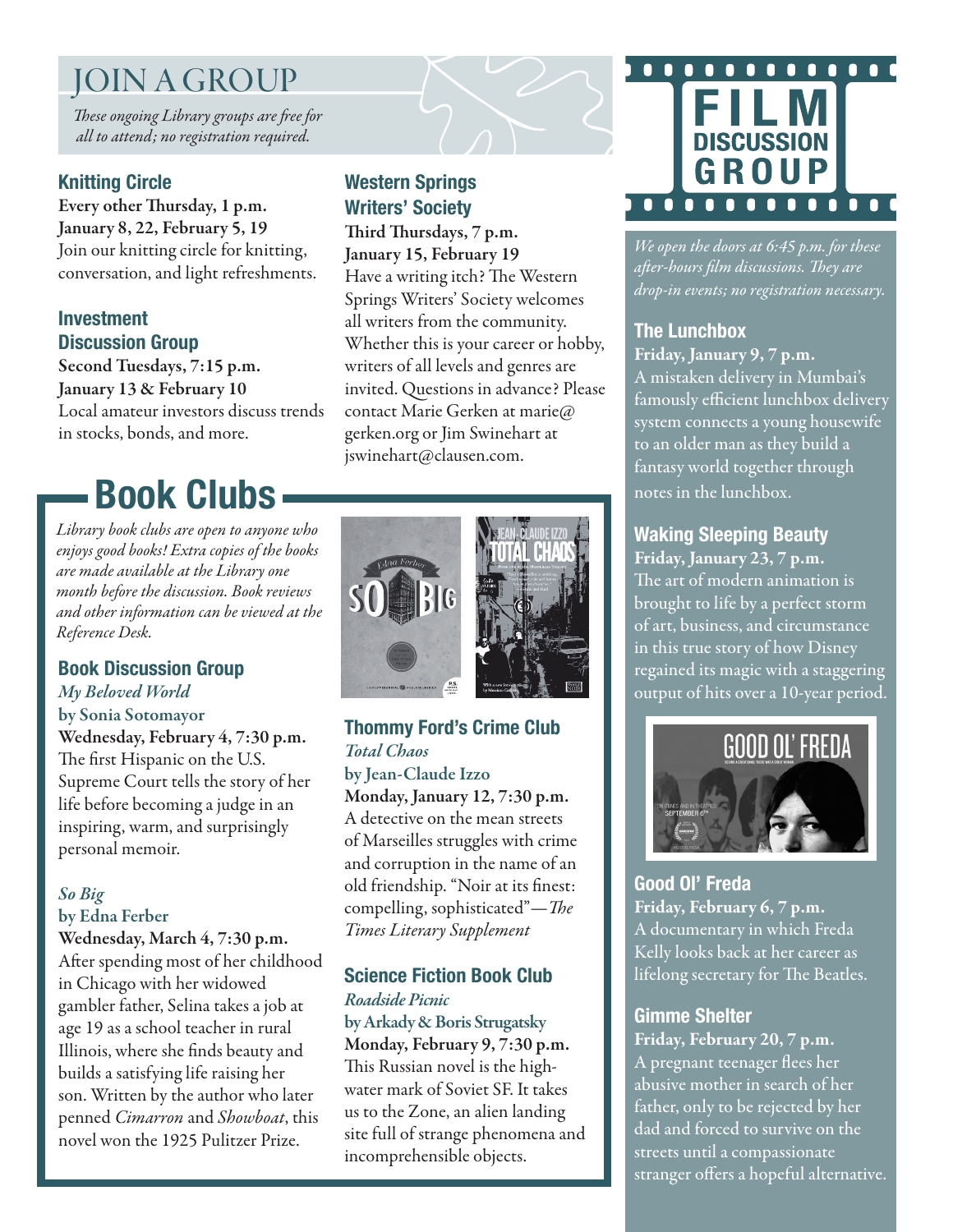# YOU

*Registration opens Monday, January 5, and is required for all programs unless otherwise noted. Register online, in person, or by calling (708) 246-0520.* 

#### Family Storytime

Thursdays, January 8 & February 12 6:45-7:30 p.m. All ages Hear stories, sing songs, and make an art project in this special evening storytime for families.

#### R.E.A.D. to the Dogs @ the Library

Tuesdays, January 13

& February 10, 7-8 p.m. Beginning or independent readers love to practice reading aloud to one of the dogs from Hinsdale Humane Society's Pet Assisted Learning program because it's pressure-free! Sign up for one 15-minute time slot.

#### Color My World: Paddy Lynn's Storyacting

Wednesday, January 21 4:30-5:30 p.m. Ages 3-10 with adult Children act out popular storybooks with makeshift props and a little on-the-spot coaching. The result is a wonderfully theatrical "telling" of each individual story. The audience joins in with sound effects, special effects, or whatever is needed in each particular tale.

#### Mini Pet Vets

Saturday, January 24, 1-3 p.m. Ages 3-7 with adult Drop in; no registration Bring your favorite stuffed animal to our special pretend veterinary center at the Library for a checkup. Make your way through the stations at your own pace while bandaging boo-boos, getting X-rays, and making sure your "pet" is healthy!

#### Engineering Tower

Thursday, January 29 4:30-5:15 p.m. Grades 3-5 Do you enjoy challenges like building towers using fun materials? Join us to build a tower using marshmallows and jelly. Use your creativity and skills to

build your own magnificent tower.

#### Olympian Hero Training

Monday, February 2, 7-7:45 p.m. Grades 4-7

Do you have what it takes to train at Camp Half-Blood? Test your skills with games, challenges, and trivia from the Percy Jackson and the Olympians series.



EGO

CLUB

Join the Lego Club and be challenged! During our winter meetings we will build with Legos and extra materials, like pipe cleaners, craft sticks, tape, and other everyday objects. After building for 45 minutes, we'll stop and write descriptions of our creations, which will be displayed in Youth Services.

#### Very Funny Magic: Dennis DeBondt

Saturday, February 28 1-1:45 p.m. Families welcome

At 6 feet 7 inches tall, Dennis is truly the "Sears Tower of Magic."

He's not just some guy doing a few magic tricks he does some of the funniest stuff you've ever seen!

*Magician & Comedian Dennis DeBondt*

#### Play Lab

Wednesday, February 25 6:45-7:30 p.m. 2-5 years with adult

 Are you ready to play? Join us for hands-on interactive activities designed to help build early reading, writing, math, and science skills. Activities require adult assistance.

#### Pajama Storytime

Saturday, March 7, 10-10:45 a.m. Families welcome

It's cold outside! Wear your pajamas to the Library and we'll warm up with some stories and a craft. We'll make (and sip) some warm cocoa, too!

#### Welcome, Baby! Book Program

Libraries are for everyone, even babies! Every time a baby is born or adopted in Western Springs, the Western Springs Library Friends donates a board book in the child's honor to the Library's collection. A special nameplate adorns the back of the book. Let us know about your family's births and adoptions at fordlibrary.org/kids/baby or in Youth Services, and a staff member will be in touch!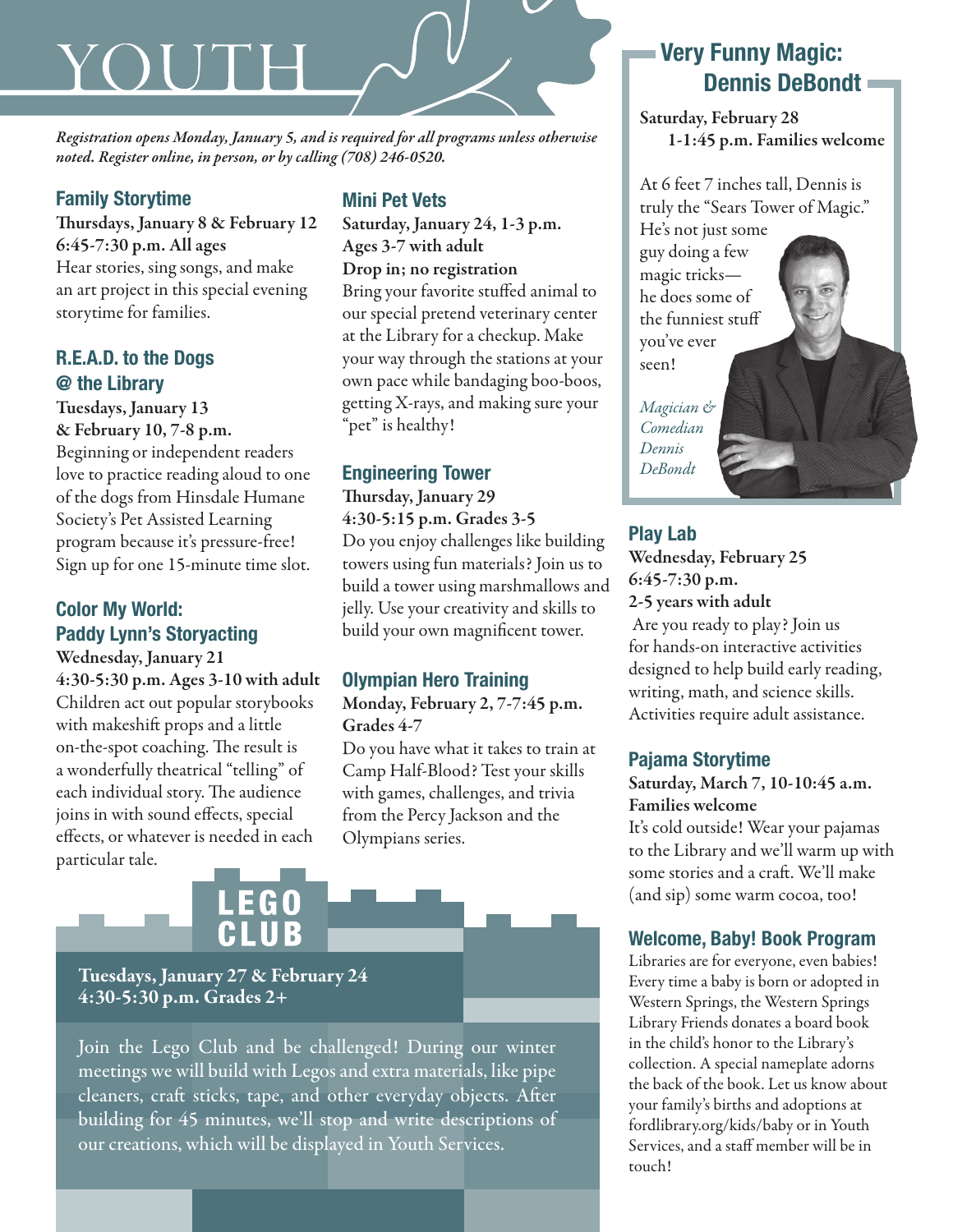# Winter Storytimes

#### Read 'n' Rhyme Romp

Mondays, Tuesdays, or Fridays (NEW), 10-10:30 a.m. 3-23 months with adult Help your baby grow up to love books! Share stories, songs, and rhymes with your little one and introduce him or her to a lifetime of reading fun. This program works best if there is one adult with one baby. The adults are encouraged to follow along and do the activities with their baby.

#### Toddler Time

Wednesdays or Thursdays 10-10:30 a.m. 2-3 years with adult

Introduce your toddler to early literacy storytimes. Early literacy practices help in building the foundation of reading for your child. This program works best if there is one adult with one toddler. Adults are encouraged to participate along with their toddlers and repeat the activities listed at home.

#### Storytime Pals

Mondays, 1:30-2 p.m. OR Wednesdays, 11-11:30 a.m. (NEW time) 3-5 years

Hear stories, sing songs, and have fun with your friends. Storytimes will highlight early literacy skills that children need to learn before they can read.

 $\bullet_{\mathcal{F}}$ 

# TEEN

*Teen programs are open to those in grades 6–12. Registration is required for all programs unless otherwise noted. Register early to ensure program minimums are met!*

## **Career** Conversations: Health & Medicine

# Monday, January 19,7 p.m.

Considering a career in the healthcare field? Come and hear from a diversity of healthcare professionals about what their work is like. We hope you can join this informal conversation. Light refreshments will be served.

#### Bendy Cuffs

Thursday, January 8, 3:45 p.m. Make gauntlets like a superhero, intricate lacy bracelets, or any cool design you can think of ! You'll never believe the material we're using to make these flexible cuffs.

#### Mystical Terrariums

Thursday, February 5, 3:45 p.m. Create a living terrarium filled with secrets only you know! What's beneath the leaves? Is it a home for tiny fairies, a remnant of an ancient culture, or a dystopian landscape?

#### Coding Club—NEW DAY!

Thursdays, 3:45-4:45 p.m. January 15, 29, February 12, 26 Play with technology, learn some coding, meet others into STEM fun.

### *Drop in for* FANDOM CRAFT DAY



*Monday, Feb. 16, All day*

Stop in on Presidents Day for some Cubeecraft fun! Make a

favorite character and vote on the best fandoms to follow. Open to all teens and tweens. No registration needed.